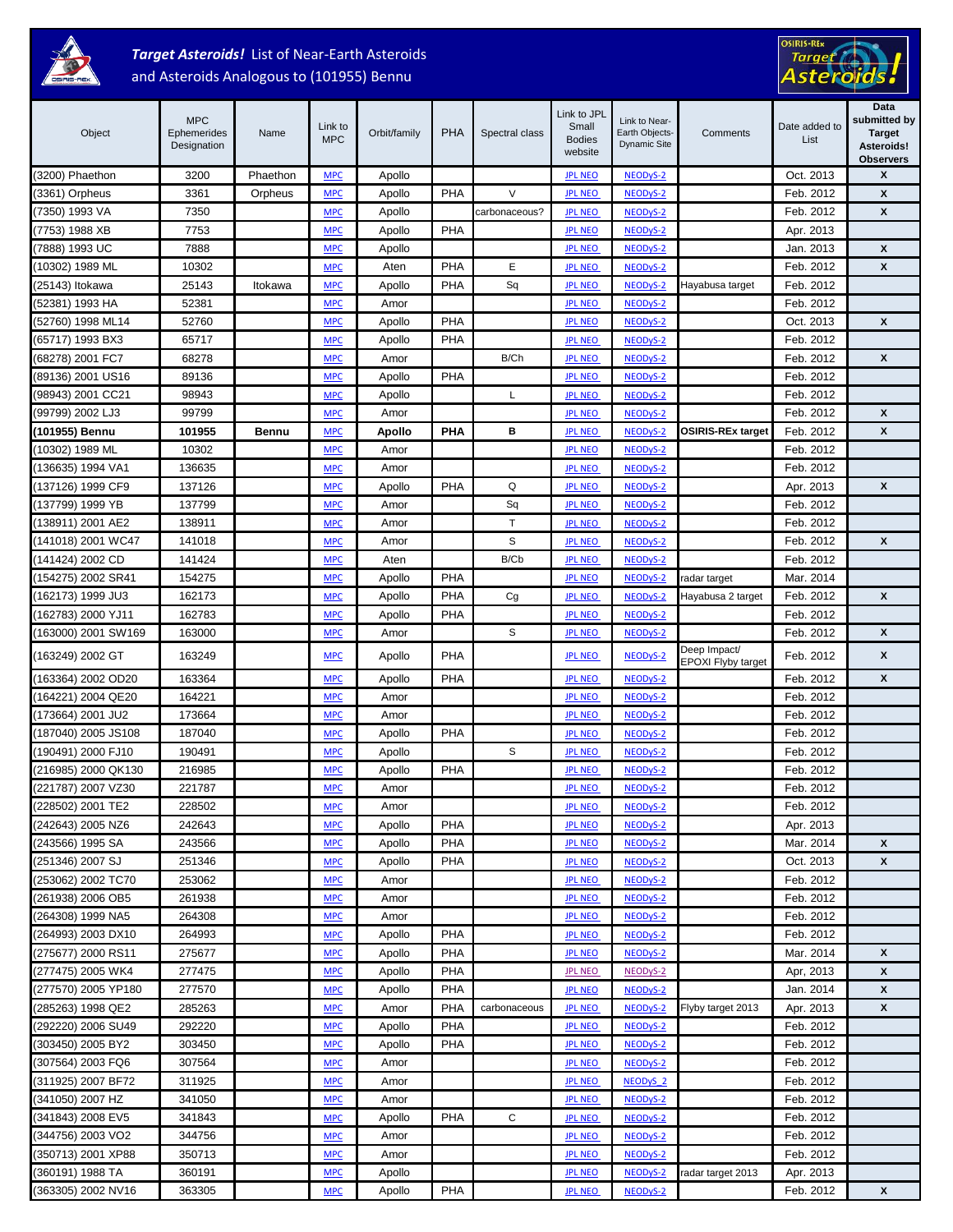

## *Target Asteroids!* List of Near-Earth Asteroids and Asteroids Analogous to (101955) Bennu

# OSIRIS-REX<br>Target<br>Asteroids

| Object             | <b>MPC</b><br>Ephemerides<br>Designation | Name | Link to<br><b>MPC</b> | Orbit/family | <b>PHA</b> | Spectral class | Link to JPL<br>Small<br><b>Bodies</b><br>website | Link to Near-<br>Earth Objects-<br><b>Dynamic Site</b> | Comments                                                               | Date added to<br>List | Data<br>submitted by<br><b>Target</b><br>Asteroids!<br><b>Observers</b> |
|--------------------|------------------------------------------|------|-----------------------|--------------|------------|----------------|--------------------------------------------------|--------------------------------------------------------|------------------------------------------------------------------------|-----------------------|-------------------------------------------------------------------------|
| (371660) 2007 CN26 | 371660                                   |      | <b>MPC</b>            | Amor         | PHA        |                | <b>JPL NEO</b>                                   | NEODyS-2                                               |                                                                        | Feb. 2012             | X                                                                       |
| (380128) 1997 WB21 | 380128                                   |      | <b>MPC</b>            | Apollo       |            |                | <b>JPL NEO</b>                                   | NEODyS-2                                               |                                                                        | Feb. 2012             |                                                                         |
| (381906) 2010 CL19 | 381906                                   |      | <b>MPC</b>            | Apollo       | PHA        |                | <b>JPL NEO</b>                                   | NEODyS-2                                               |                                                                        | Nov. 2013             | X                                                                       |
| (382745) 2003 CC   | 382745                                   |      | <b>MPC</b>            | Apollo       | <b>PHA</b> |                | <b>JPL NEO</b>                                   | NEODyS-2                                               |                                                                        | Feb. 2012             |                                                                         |
| (382758) 2003 GY   | 382758                                   |      | <b>MPC</b>            | Apollo       | <b>PHA</b> |                | <b>JPL NEO</b>                                   | NEODyS-2                                               |                                                                        | Mar. 2014             |                                                                         |
| (387733) 2003 GS   | 387733                                   |      | <b>MPC</b>            | Aten         |            |                | <b>JPL NEO</b>                                   | NEODyS-2                                               |                                                                        | Feb. 2012             | X                                                                       |
| 1994 CJ1           | 1994 CJ1                                 |      | <b>MPC</b>            | Amor         | <b>PHA</b> |                | <b>JPL NEO</b>                                   | NEODyS-2                                               |                                                                        | Feb. 2012             |                                                                         |
| 1994 UG            | 1994 UG                                  |      | <b>MPC</b>            | Apollo       | <b>PHA</b> |                | <b>JPL NEO</b>                                   | NEODyS-2                                               |                                                                        | Feb. 2012             |                                                                         |
| 1996 FO3           | 1996 FO3                                 |      | <b>MPC</b>            | Amor         | <b>PHA</b> |                | <b>JPL NEO</b>                                   | NEODyS-2                                               |                                                                        | Feb. 2012             |                                                                         |
| 1997 XR2           | 1997 XR2                                 |      | <b>MPC</b>            | Apollo       | PHA        |                | <b>JPL NEO</b>                                   | NEODyS-2                                               |                                                                        | Feb. 2012             |                                                                         |
| 2001 QC34          | 2001 QC34                                |      | <b>MPC</b>            | Apollo       | <b>PHA</b> | Q              | <b>JPL NEO</b>                                   | NEODyS-2                                               |                                                                        | Apr. 2013             | X                                                                       |
| 2001 SG286         | 2001 SG286                               |      | <b>MPC</b>            | Apollo       | PHA        | D              | <b>JPL NEO</b>                                   | NEODyS-2                                               |                                                                        | Feb. 2012             |                                                                         |
| 2001 VB76          | 2001 VB76                                |      | <b>MPC</b>            | Apollo       | PHA        |                | <b>JPL NEO</b>                                   | NEODyS-2                                               |                                                                        | Feb. 2012             |                                                                         |
| 2002 TD60          | 2002 TD60                                |      | <b>MPC</b>            | Amor         |            | S              | <b>JPL NEO</b>                                   | NEODyS-2                                               |                                                                        | Feb. 2012             |                                                                         |
| 2003 GA            | 2003 GA                                  |      | <b>MPC</b>            | Amor         |            | Ld/Sw          | <b>JPL NEO</b>                                   | NEODyS-2                                               |                                                                        | Feb. 2012             |                                                                         |
| 2004 BE86          | 2004 BE86                                |      | <b>MPC</b>            | Amor         |            |                | <b>JPL NEO</b>                                   | NEODyS-2                                               |                                                                        | Feb. 2012             |                                                                         |
| 2004 PJ2           | 2004 PJ2                                 |      | <b>MPC</b>            | Apollo       | PHA        |                | <b>JPL NEO</b>                                   | NEODyS-2                                               |                                                                        | Feb. 2012             |                                                                         |
| 2005 QA5           | 2005 QA5                                 |      | <b>MPC</b>            | Amor         |            |                | <b>JPL NEO</b>                                   | NEODyS-2                                               |                                                                        | Feb. 2012             |                                                                         |
| 2005 VA2           | 2005 VA2                                 |      | <b>MPC</b>            | Apollo       |            |                | <b>JPL NEO</b>                                   | NEODyS-2                                               |                                                                        | Feb. 2012             |                                                                         |
| 2006 KV89          | 2006 KV89                                |      | <b>MPC</b>            | Apollo       | PHA        |                | <b>JPL NEO</b>                                   | NEODyS-2                                               |                                                                        | Feb. 2012             |                                                                         |
| 2006 YF            | 2006 YF                                  |      | <b>MPC</b>            | Apollo       |            |                | <b>JPL NEO</b>                                   | NEODyS-2                                               |                                                                        | Feb. 2012             |                                                                         |
| 2007 TK8           | 2007 TK8                                 |      | <b>MPC</b>            | Apollo       | <b>PHA</b> |                | <b>JPL NEO</b>                                   | NEODyS-2                                               |                                                                        | Feb. 2012             |                                                                         |
| 2008 AU26          | 2008 AU26                                |      | <b>MPC</b>            | Amor         |            |                | <b>JPL NEO</b>                                   | NEODyS-2                                               |                                                                        | Feb. 2012             |                                                                         |
| 2008 DG5           | 2008 DG5                                 |      | <b>MPC</b>            | Apollo       | PHA        |                | <b>JPL NEO</b>                                   | NEODyS-2                                               |                                                                        | Feb. 2012             |                                                                         |
| 2008 SO            | 2008 SO                                  |      | <b>MPC</b>            | Amor         |            |                | <b>JPL NEO</b>                                   | NEODyS-2                                               |                                                                        | Feb. 2012             |                                                                         |
| 2008 WN2           | 2008 WN2                                 |      | <b>MPC</b>            | Apollo       | PHA        |                | <b>JPL NEO</b>                                   | NEODyS-2                                               |                                                                        | Feb. 2012             |                                                                         |
| 2008 YS27          | 2008 YS27                                |      | <b>MPC</b>            | Apollo       | PHA        |                | <b>JPL NEO</b>                                   | NEODyS-2                                               |                                                                        | Feb. 2012             |                                                                         |
| 2009 DN1           | 2009 DN1                                 |      | <b>MPC</b>            | Amor         |            |                | <b>JPL NEO</b>                                   | NEODyS-2                                               |                                                                        | Feb. 2012             |                                                                         |
| 2009 JR5           | 2009 JR5                                 |      | <b>MPC</b>            | Apollo       | <b>PHA</b> |                | <b>JPL NEO</b>                                   | NEODyS-2                                               |                                                                        | Feb. 2012             |                                                                         |
| 2009 KQ4           | 2009 KQ4                                 |      | <b>MPC</b>            | Amor         |            |                | <b>JPL NEO</b>                                   | NEODyS-2                                               |                                                                        | Feb. 2012             |                                                                         |
| 2009 SQ104         | 2009 SQ104                               |      | <b>MPC</b>            | Apollo       | <b>PHA</b> |                | <b>JPL NEO</b>                                   | NEODyS-2                                               |                                                                        | Feb. 2012             |                                                                         |
| 2010 AF30          | 2010 AF30                                |      | <b>MPC</b>            | Apollo       | <b>PHA</b> |                | <b>JPL NEO</b>                                   | NEODyS-2                                               |                                                                        | Feb. 2012             | X                                                                       |
| 2010 TH19          | 2010 TH19                                |      | <b>MPC</b>            | Apollo       | PHA        |                | <b>JPL NEO</b>                                   | NEODyS-2                                               |                                                                        | Feb. 2012             |                                                                         |
| 2010 WY8           | 2010 WY8                                 |      | <b>MPC</b>            | Amor         |            |                | <b>JPL NEO</b>                                   | NEODyS-2                                               |                                                                        | Feb. 2012             |                                                                         |
| 2012 TF53          | 2012 TF53                                |      | <b>MPC</b>            | Apollo       | PHA        |                | <b>JPL NEO</b>                                   | NEODyS-2                                               |                                                                        | Jan. 2013             | X                                                                       |
| 2012 WK4           | 2012 WK4                                 |      | <b>MPC</b>            | Apollo       |            |                | <b>JPL NEO</b>                                   | NEODyS-2                                               |                                                                        | Jan. 2013             |                                                                         |
| 2012 QG42          | 2012 QG42                                |      | <b>MPC</b>            | Apollo       | PHA        |                | <b>JPL NEO</b>                                   | NEODyS-2                                               |                                                                        | Feb. 2012             | X                                                                       |
| 2012 XD112         | 2012 XD112                               |      | <b>MPC</b>            | Apollo       | PHA        |                | <b>JPL NEO</b>                                   | NEODyS-2                                               |                                                                        | Jan. 2013             | X                                                                       |
| 2013 NJ            | 2013 NJ                                  |      | <b>MPC</b>            | Apollo       | PHA        |                | <b>JPL NEO</b>                                   | NEODyS-2                                               |                                                                        | Dec. 2013             | X                                                                       |
| 2012 XM55          | 2012 XM55                                |      | <b>MPC</b>            | Apollo       |            |                | <b>JPL NEO</b>                                   | NEODyS-2                                               |                                                                        | Dec. 2013             | X                                                                       |
| 2012 XS93          | 2012 XS93                                |      | <b>MPC</b>            | Apollo       |            |                | <b>JPL NEO</b>                                   | NEODyS-2                                               |                                                                        | Dec. 2013             | X                                                                       |
| 2013 XY8           | 2013 XY8                                 |      | <b>MPC</b>            | Apollo       |            |                | <b>JPL NEO</b>                                   | NEODyS-2                                               | Flyby opportunity<br>2013                                              | Dec. 2013             |                                                                         |
| 2013 XY20          | 2013 XY20                                |      | <b>MPC</b>            | Apollo       |            |                | <b>JPL NEO</b>                                   | NEODyS-2                                               | <b>NHATS</b> possible<br>asteroid of interest for<br>human exploration | Dec. 2013             |                                                                         |

| Asteroids Analogous to the OSIRIS-REx Target (101955) Bennu |     |         |            |           |  |  |                |     |                                          |           |   |
|-------------------------------------------------------------|-----|---------|------------|-----------|--|--|----------------|-----|------------------------------------------|-----------|---|
| (1) Ceres                                                   |     | Ceres   | <b>MPC</b> | Main Belt |  |  | <b>JPL NEO</b> | n/a |                                          | Jan. 2013 | X |
| (24) Themis                                                 | 24  | Themis  | <b>MPC</b> | Main Belt |  |  | <b>JPL NEO</b> | n/a |                                          | Jan. 2013 | X |
| (94) Aurora                                                 | 94  | Aurora  | <b>MPC</b> | Main Belt |  |  | <b>JPL NEO</b> | n/a |                                          | Nov. 2013 | X |
| (142) Polana                                                | 142 | Polana  | <b>MPC</b> | Main Belt |  |  | <b>JPL NEO</b> | n/a | possible (101955)<br><b>Bennu parent</b> | Nov. 2013 | X |
| (163) Erigone                                               | 163 | Erigone | <b>MPC</b> | Main Belt |  |  | <b>JPL NEO</b> | n/a | possible (101955)<br>Bennu parent        | Nov. 2013 | X |